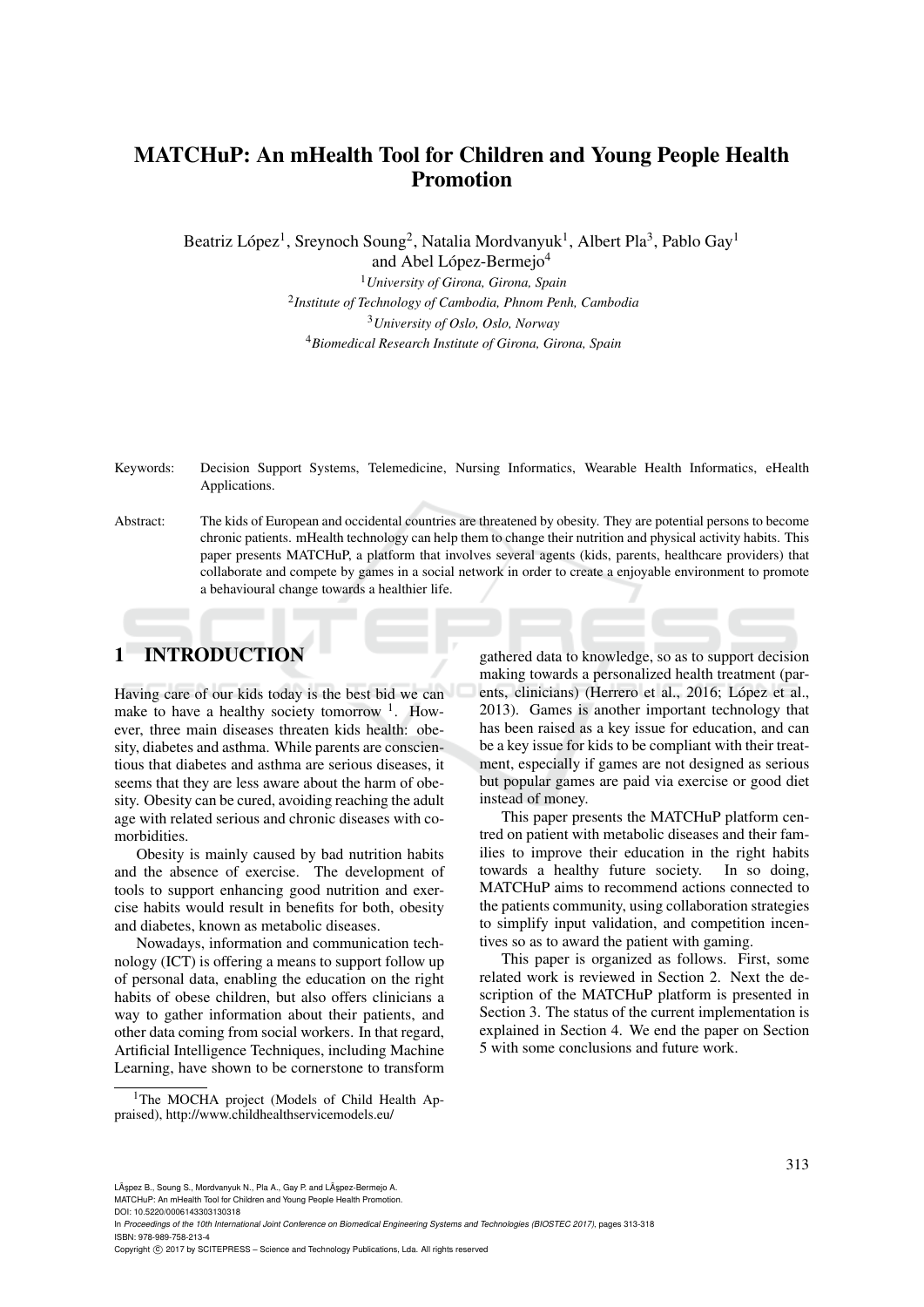## 2 RELATED WORK

The use of mHealth approaches to child obesity has been evaluated in (Tate et al., 2013). Among the advantages, the authors highlight four issues. First, that adolescent would prefer mobile-based and iterative technology for treatment and prevention. Second, that mHealth is a useful tool for monitoring adherence. Third, that the reachability enhancement of the population of a higher risk for obesity. And four, a similar enhancement could be observed regarding of the lowest educational level and income. However, several challenges were detected, as the sedentary behaviour of screen technologies and the detected decreased ability to focus attention of screen users. In that regard, wearables technology is arising as a new tool for measuring the real activity of kids, enabling the development of alternative mHealth platforms that tackle such challenges. MATCHuP uses them.

Of course there are myriads of mHealth solutions. In the recent report (Aitker, 2015) about 165,000 apps were identifyed. Among them, the authors confirmed 46,188 mHealth apps and they focus their stydy on the English Apps from which 26,864 where consumer/patient and only 8,965 apps were related to healthcare providers. Our app includes healthcare providers as well as consumers, and it is multilanguage, currently in English, Spanish and Catalan.

Regarding apps for kids, Table 1 shows a list of several apps. The elements that configure a mHealth success regarding nutritional habits, as for example, sugar ingesta, have been studied in (Sanders et al., 2009).The key issues to have success tools involves how the information is delivered. In that regards, several agents are identified in order to improve the literacy on health: caregivers, health systems, family health literacy skills, the educational system and the community system. In our work, we involve most of such actors: caregivers (endocrinologists), family (parents), and the community.

## 3 PLATFORM DESCRIPTION

The goal of MATCHuP is to improve nutrition and exercise habits of obese kids from 5 to 16 years. To that end, the platform gathers information about kids meals and physical activity, and according to the healthy quality of the data entered, kids awarded with some points, that are translated in skill scores regarding a virtual game. The game is not played in isolation but in teams. Therefore, kids should collaborate among her mates in order to have a competitive team that beats their adversaries. On the other hand, the validation of the information entered by the kids is performed in a collaborative way.

Therefore, several actors are involved in MATCHuP. First caregivers set up healthy targets to the kids according to their progresses. Second, the kids that self-monitor their progress toward the targets. Third, the parents that collaborates in the monitoring, by validating the inputs entered by kids. And finally, all the community of users (parents and kids) collaborate in different way inside a social network implemented for their community. Moreover, kids can set up teams in the community which compete in virtual games, and the skills of the avatars (virtual representation of the kid) depend on their healthy progress. An overview of the platform is shown in Figure 1. In the remaining of this section the different roles of the agents involved in the platform are described, including the social network in which they collaborate, and how the games are approached.

Table 1: Apps for healthy Children. Physical activity:  $v \rightarrow$ virtual exercise;  $t \rightarrow$  teach about exercise.

| App Name                          | Food         | Nutrition    | Physical Activ |
|-----------------------------------|--------------|--------------|----------------|
| Easy Eater 2                      | $\mathbf x$  | X            |                |
| Eat and Move-O-Matic              | $\mathbf{x}$ | X            | v,t            |
| <b>Healthy Heores</b>             | X            | X            |                |
| Perfect Picnic                    | X            | $\mathbf{x}$ |                |
| Smash Your Food                   | X            | $\mathbf{x}$ |                |
| Veggie Circus Farm                | X            | $\mathbf x$  |                |
| Body Quest - Food of the Warrior. | X            | X            |                |
| Grow It-Know It                   | X            | X            |                |
| Catch the Carrot                  | X            | $\mathbf{x}$ |                |
| <b>Snack Planet</b>               | X            | X            | v              |
| Work It Off                       | $\mathbf x$  | $\mathbf{x}$ | t              |
| Max's Plate                       | X            | X            |                |
| Frutas y verduras para nios       | X            |              |                |
| Hora de Comer                     | X            | X            |                |
| Emma breakfast - KIDS             | X            | X            |                |
| EduKitchen-Kids Educational       | X            | X            |                |
| Veggie Bottoms Lite               | X            | X            |                |
| Sopa Hacedor                      | X            |              |                |
| <b>Awesome Eats</b>               | X            | X            |                |
| Cocomong Season 2                 | X            | X            |                |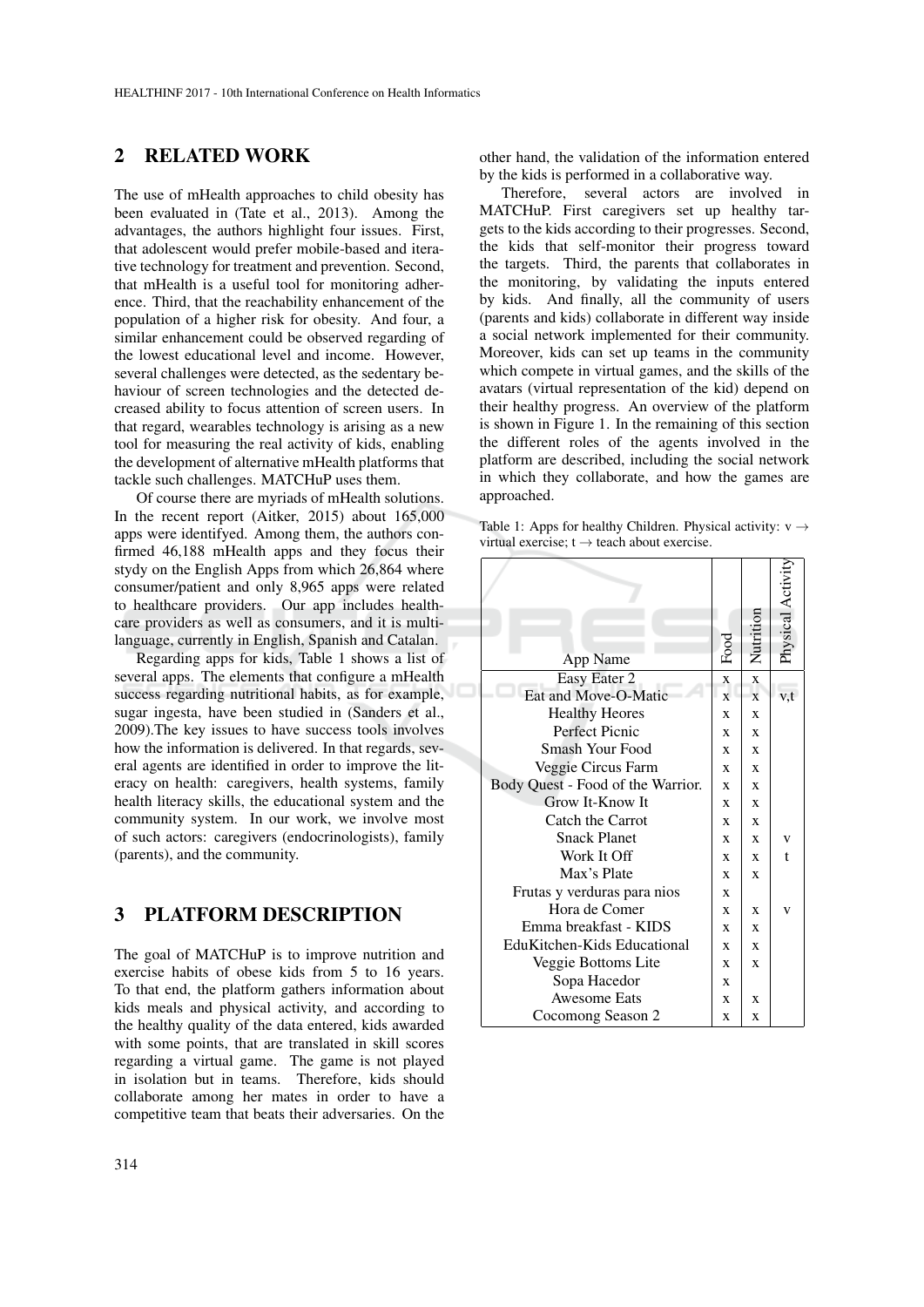

Figure 1: MATCHuP overview.

#### 3.1 Kids App

The kids app includes several modules in order to respond to the following requirements:

- Nutrition: enable the entering of the different kid meals
- Exercise: register the activity of the kid
- Validation: check and receive information about the data entered as so far by other kids or by herself
- Assessment: acquaintance of the healthy behaviour progress

Every time the kid eats, she should register the nutrition information in the system. However, this information is not entered manually neither with a text, or by selecting photos in a library, as many other apps in the market, but by making a photo of the dish he is just eating. Next, the kid has three sliding buttons to label the photo, according to his knowledge, which is the amount of fruits and vegetables, carbohydrates, and meat that contains the served meal (see Figure 2). From the sliding button, a percentage on nutrition components is derived.



Figure 2: GUI for food labelling.

Of course, the information entered by the kid should be validated. Validation is performed in a collaborative way. That is, parents and other kids in the community validate the labels assigned to the photo (see Figure 3). Once a day, every kid receives a set of photos from other kids in the social network (see parents and community validation on Sections 3.2 and 3.4 correspondingly). The owner of the photos received for validation is unknown. They could come either from kids in the same team or from adversary teams. Therefore, the kid cannot manipulate the outcome to favouring her mates. In order to incentive kids in this validation process, some points are given to the kids that actively participate in this process that contribute to win the game match of the week (see Section 3.5).



Figure 3: GUI for food validation.

Regarding physical activity, each kid defines a profile regarding her preferences about sports and the timetable they use to practice (supported by parents when under 12 years old). To validate the activity, wearables are offering a smart way of capturing it. To that end each type of activity, and its intensity is measured according to METs (the ratio of work metabolic rate to resting metabolic rate) (see (Ainsworth et al., 1993) and (Ainsworth et al., 2011) for further calculation descriptions). Some activities could come with non-scheduled hours (as for example, playing soccer in the school playground).

Kid assessment about her progress is provided by plots in which the differences between the current state and the targets is shown following a colour code (see Figure 4). The nutrition information is not taken from the kid' labelling, but from the outcome of the validation process. An aggregation method is used to combine the information of the kid (self information and the validation data from other users), giving a higher importance to the information coming from parents. The final nutrition fitness is provided in a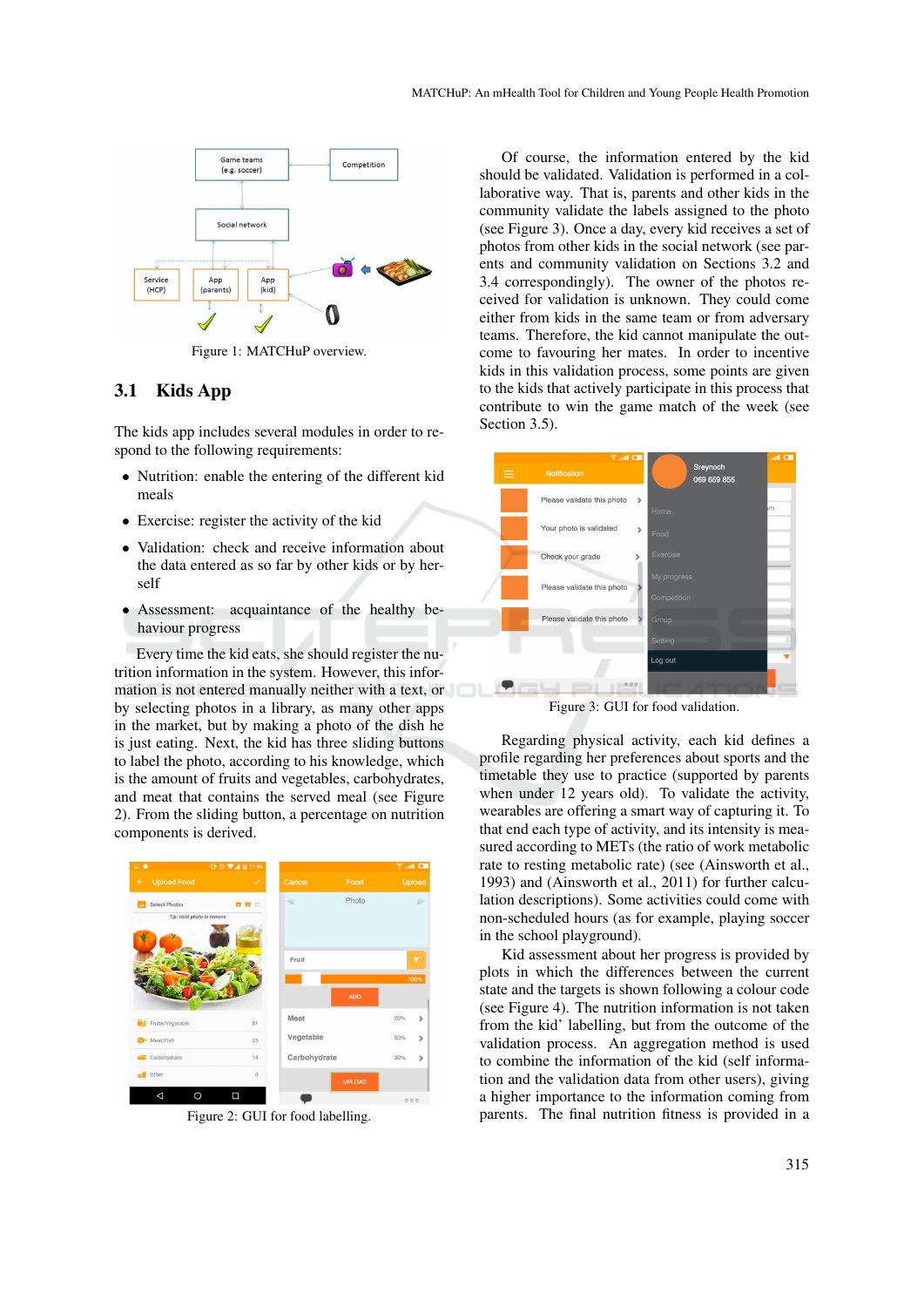scale from A to E, being A the best value. A similar outcome is obtained for the physical activity, obtaining a second value defined in the same scale. Both fitness values, nutrition and physical activity, are finally aggregated, obtaining the kid current healthy state.



Figure 4: Kid assessment.

### 3.2 Parents App

Parents role is mainly focused on providing reliable validation information. In that regard, parents receive once a day a set of labelled photos that they need to revise. As in the kid case, they are not aware about the provenance of the photos (i.e. whenever they belong to their kid or do not).

### 3.3 Healthcare Professionals Web Service

Healthcare professionals are in charge of setting up the nutrition and exercise targets for the kids. They can also follow the kid progresses thanks to a visualisation screen that shows the distance between the target and the achieved results, in a colour code (see Figure 5).

Healthcare professionals access to the platform has been designed as a web service, instead of an mobile app because this facilitates the integration of the tool in the current Healthcare Information Systems of our region.

#### 3.4 Social network

The community of users is managed by means of a social network, where collaborative and competitive events take place.

Regarding competition, users in the network are identified according to their sportive preferences (soccer, basket, dance, etc.), and her healthy status. This



Figure 5: GUI for healthcare providers.

data enables the configuration of sport teams and the corresponding game competitions (see Figure 6). In so doing, two conditions should be fulfilled:

- There should be enough teams in each sport to set up a game (sport competition matches)
- There should be a certain satisfaction degree among the kids preferences and the team assigned.



Figure 6: Physical activity teams.

On the other hand, collaboration arises in two directions:

- Help team mates to achieve their healthy targets (see Figure 8)
- Validate food photos from other users (see Figure 7 )

Regarding the validation of photos,

- 25% of the photos of a kid are validated by members of the same team
- 50% of the photos of a kid are validated by members of other teams of the same sport
- 25% of the photos of a kid are validated by members of other sports
- 50% of the photos of a kid are validated by parents, selected at random

Therefore, the number of validations obtained per photo is expected to be higher than 1. The worse case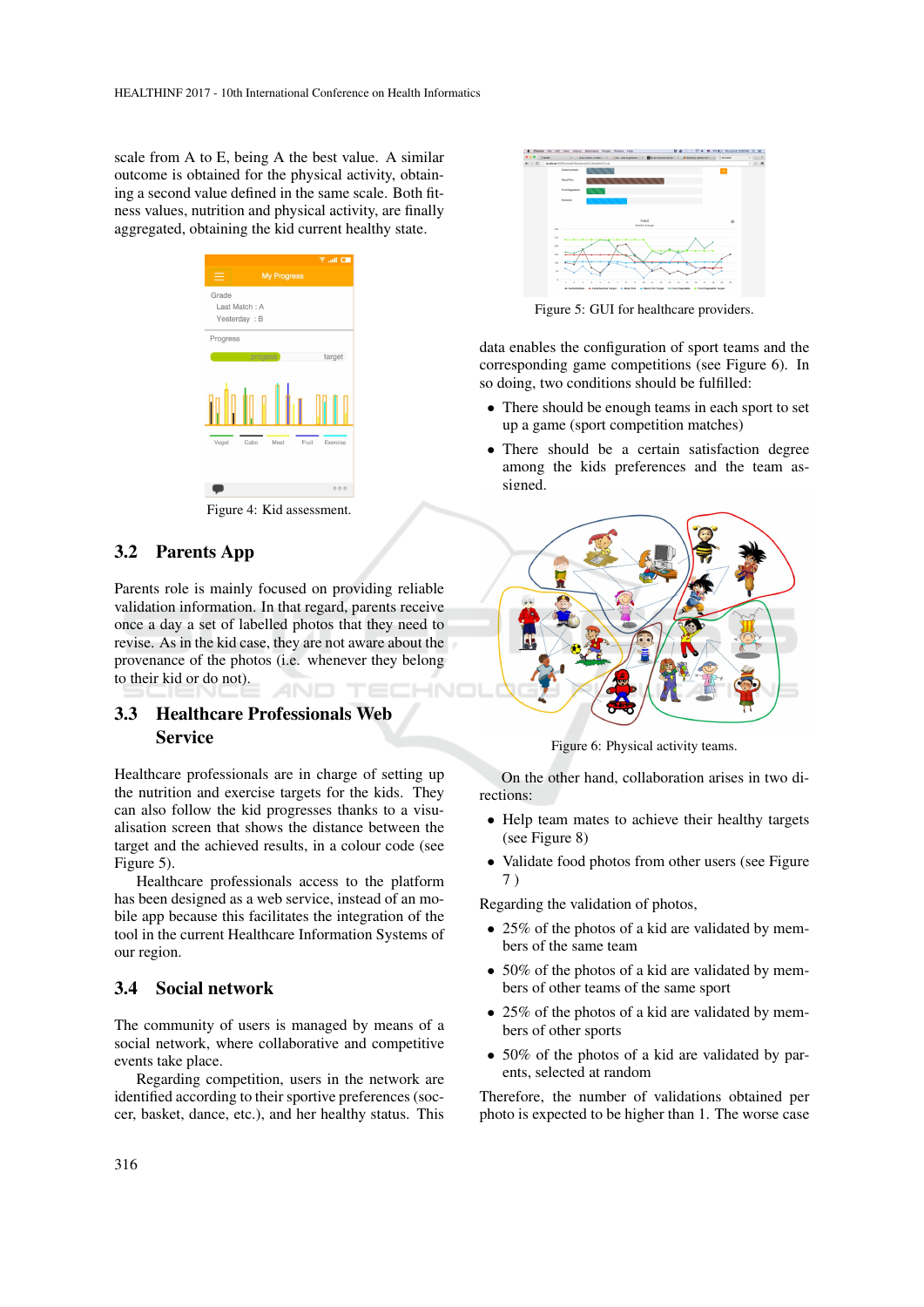scenario would be when no validation is achieved for a given photo. In that situation, the photo is scored neutral. Future work should include a monitoring module to facilitate the assessment and control such situations.

The validation feedback can help to understand the kid about the real contents of the meals, and learn about nutrition.



Figure 7: Food validated by the community.



Figure 8: Chat functionalities for kid collaboration.

#### 3.5 Games

In the social networks, there are *n* games, according to the kids sportive preferences, although it depend on the number of users, too. For example, there could be a soccer game, or a skate game (see Figure 6). For each game, there are a given number *m* of sport teams. Once a weak (e.g.Sunday),all teams play a match.

Ideally, the match should correspond to a market available game integrated in the platform. For example, there are soccer games which teams could be configured by the user. However, in the first approach of MATCHuP, the game is a simple rank of scores: the winner of the match is the team with the highest score

(see Figure 9). The team score (defined in  $\mathfrak{I}$ ) is obtained by the aggregation of the healthy state values of all of its members.



Figure 9: Competition outcome.

## 4 FIRST VERSION

The system has been developed using the Spring Java environment. The mobile application is deployed in Android (Figure 10). The first version deployed with all of the involved agents, but physical activity enter manually. Current languages are English, Spanish and Catalan.

The design goals of MATCHuP are simplicity and easy to use. Thus, photos favours usability and collaborative validation is simply. Of course, some image processing engines could be used to obtain nutrition components from photos, for example, but the state of the art of such engines are still under research for such purpose.

Next step will consider the inclusion of the exercise activities by means of a smartwatch or activity band. Other technological advances that are ready to use and that could be incorporated in a near future are Artificial Intelligence techniques to handle preferences to set up teams, as well as to aggregate information.

## 5 CONCLUSION

Obesity is a main issue for many people, specially children. It is becoming a big concern in European and occidental countries. Obese persons are not considered patients (as diabetic persons are), and therefore, they are very difficult to motivate for bringing them to healthier states. This paper presents the MATCHuP platform with the aim of helping obese